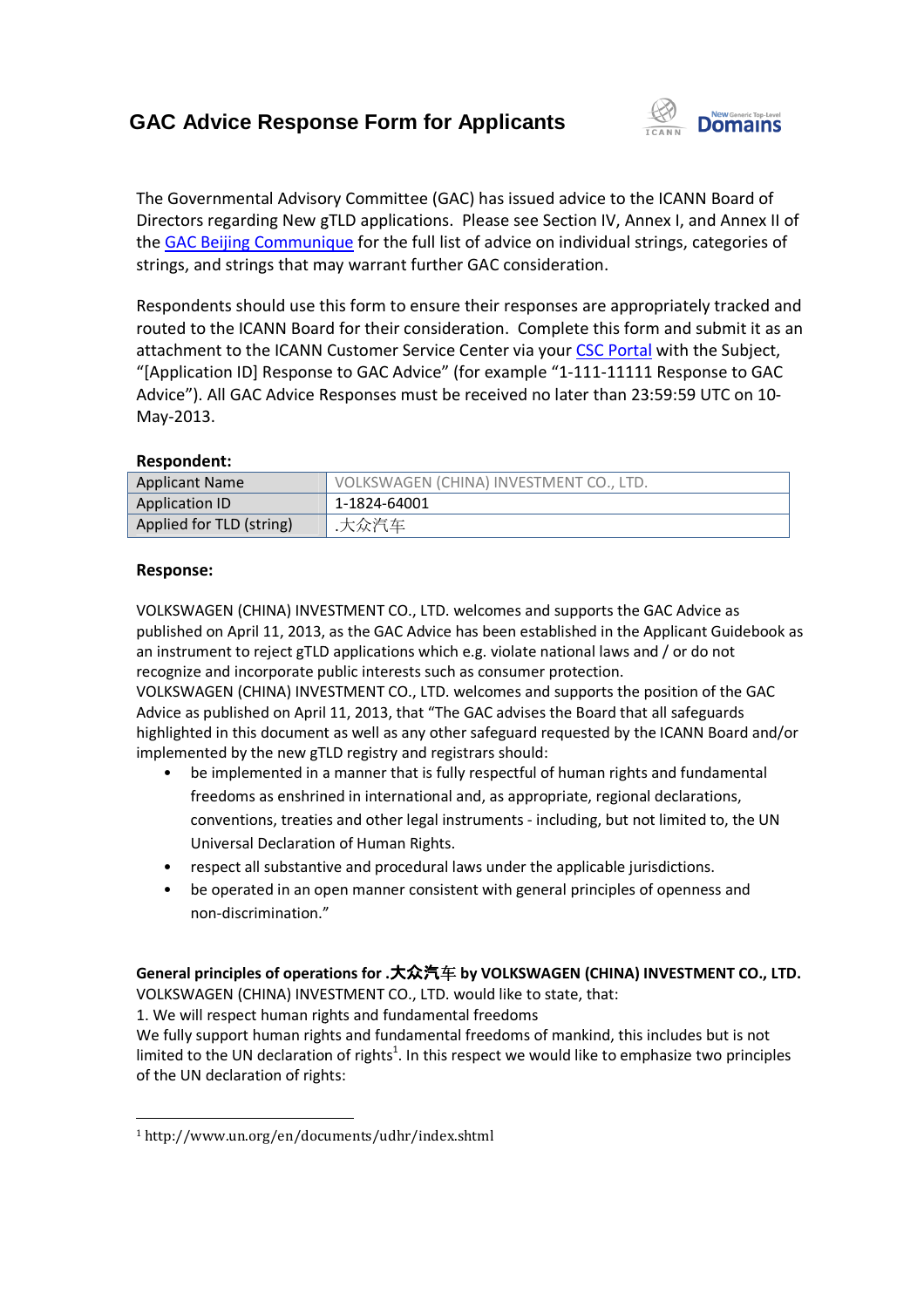# **GAC Advice Response Form for Applicants**



- Everyone is entitled to all the rights and freedoms set forth in this Declaration, without distinction of any kind.
- Article 19: Everyone has the right to freedom of opinion and expression; this right includes freedom to hold opinions without interference and to seek, receive and impart information and ideas through any media and regardless of frontiers.

#### 2. We will respect national laws

We require our registrars and registrants to comply with all applicable laws, including those that relate to privacy, data collection, consumer protection (including in relation to misleading and deceptive conduct), disclosure of data, and financial d disclosures. Id opinions without interference and to seek, receive and impart<br>
d ideas through any media and regardless of frontiers.<br>
Shall laws<br>
Jamal laws<br>
Jamal laws<br>
ars and registrants to comply with all applicable laws, includin

3. We will operate the TLD in an open manner consistent with general principles of openness and non-discrimination

The fundamental goals of the Introduction of New gTLDs are:

- The new gTLD program will create a means for prospective registry operators to apply for new gTLDs, and **create new options for consumers in the market** .
- **To foster diversity, encourage competition, and enhance the utility of the DNS.**
- ICANN expects a diverse set of applications for new gTLDs, including IDNs, creating To foster diversity, encourage competition, and enhance the utility of the DNS.<br>ICANN expects a diverse set of applications for new gTLDs, including IDNs, creating<br>significant potential for new uses and benefit to Internet

We fully support these goals with the underlying principles of openness and non-discrimination and which will lead to greater choice and diversity for consumers based on competition among registries.

### **Detailed commitments by VOLKSWAGEN (CHINA) INVESTMENT CO., LTD. for .** 大众汽车 **based on General Safeguards**

VOLKSWAGEN (CHINA) INVESTMENT CO., LTD., the applicant for the . 大众汽 汽车 top-level domain, will implement as already stated in the application the following safeguards in a manner that (i) is fully respectful of human rights and fundamental freedoms as enshrined in international and, as appropriate, regional declarations, conventions, treaties and other legal instruments – including, but not limited to, the UN Universal Declaration of Human Rights, (ii) respects all substantive and procedural laws under the applicable jurisdictions, and (iii) the gTLD be operated in an open procedural laws under the applicable jurisdictions, and (iii) the gTLD be operated in an open<br>manner consistent with general principles of openness and non-discrimination. The safeguards will be subject to contractual oversight. ion the following safeguards in a manner that (i) is<br>al freedoms as enshrined in international and, as<br>, treaties and other legal instruments – including, Rights, (ii) respects all substantive a<br>the gTLD be operated in an open<br>non-discrimination. The safeguards<br>NVESTMENT CO., LTD. will conduct

The Safeguards are in detail:

1. WHOIS verification and checks - VOLKSWAGEN (CHINA) INVESTMENT CO., LTD. will conduct checks on a statistically significant basis to identify registrations in its gTLD with deliberately false, inaccurate or incomplete WHOIS data at least twice a year. Registry operators will weigh the sample towards registrars with the highest percentages of deliberately false, inaccurate or sample towards registrars with the highest percentages of deliberately false, inaccurate or<br>incomplete records in the previous checks. VOLKSWAGEN (CHINA) INVESTMENT CO., LTD. will notify the relevant registrar of any inaccurate or incomplete records identified during the checks, triggering the registrar's obligation to solicit accurate and complete information from the registrant. cant basis to identify registrations in its gTLD with deliberately fall<br>DIS data at least twice a year. Registry operators will weigh the<br>In the highest percentages of deliberately false, inaccurate or<br>Vious checks. VOLKSW

2. Mitigating abusive activity - VOLKSWAGEN (CHINA) INVESTMENT CO., LTD. will ensure that terms of use for registrants include prohibitions against the distribution of malware, operation of terms of use for registrants include prohibitions against the distribution of malware, operation of<br>botnets, phishing, piracy, trademark or copyright infringement, fraudulent or deceptive practices, counterfeiting or otherwise engaging in activity contrary to applicable law.